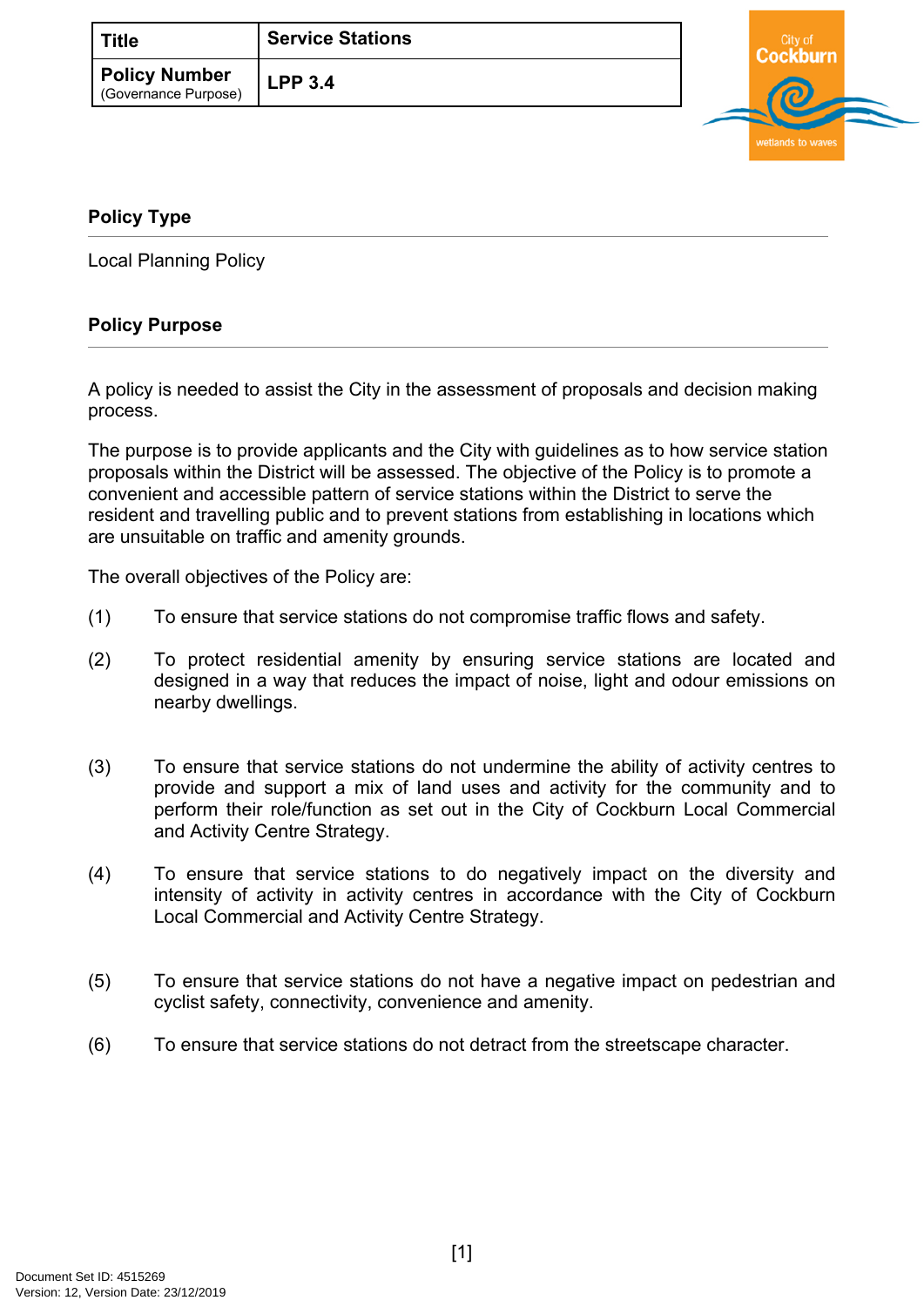| <b>Title</b>                                 | <b>Service Stations</b> |
|----------------------------------------------|-------------------------|
| <b>Policy Number</b><br>(Governance Purpose) | <b>LPP 3.4</b>          |



## **Policy Statement**

- (1) Design Guidelines
	- 1. The design and siting of development should take into consideration the siting, setback, design and scale of adjacent development to ensure it does not dominate or detract from the character of the streetscape.
	- 2. Glazing should be designed to maximise opportunities for surveillance of the street and/or public realm.
	- 3. Blank walls to the street and public realm should be minimised as much as possible, and where blank walls cannot be avoided they should designed in such a way that they contribute to a safe and attractive street environment by:
		- a. Minimising the length and height of blank walls, and
		- b. Articulating blank walls through the creative application of complementary materials, avoiding large continuous masses of the same finish; and/or the provision of appropriately integrated structural features, lighting, street furniture, artworks, and/or landscaping.
	- 4. All opportunities for landscaping on the site should be maximised, and landscaping should be designed to:
		- a. soften the appearance of the development and enhance the streetscape, and
		- b. improve the pedestrian environment.
	- 5. Where opportunities for street trees adjacent to the site are restricted due to crossovers, trees should be identified as an alternative within the landscaping strip on the site to ensure that the streetscape and pedestrian environment (both current and future) are not negatively impacted by the development.
- (2) Traffic Management
	- 1. Applicants are required to provide a Traffic Impact Assessment prepared by a suitably qualified traffic consultant, which addresses the following:
		- a. Number, size, location and appropriateness of access and egress points;
		- b. Queuing of traffic and the impact on the road network;
		- c. Proximity to median breaks;
		- d. Proximity to traffic lights and speed bumps;
		- e. Provision of auxiliary lanes;
		- f. Manoeuvrability within the site through a swept path analysis;
		- g. Impact on existing infrastructure within the road reserve; and
		- h. Impact on future road widening or other improvements.